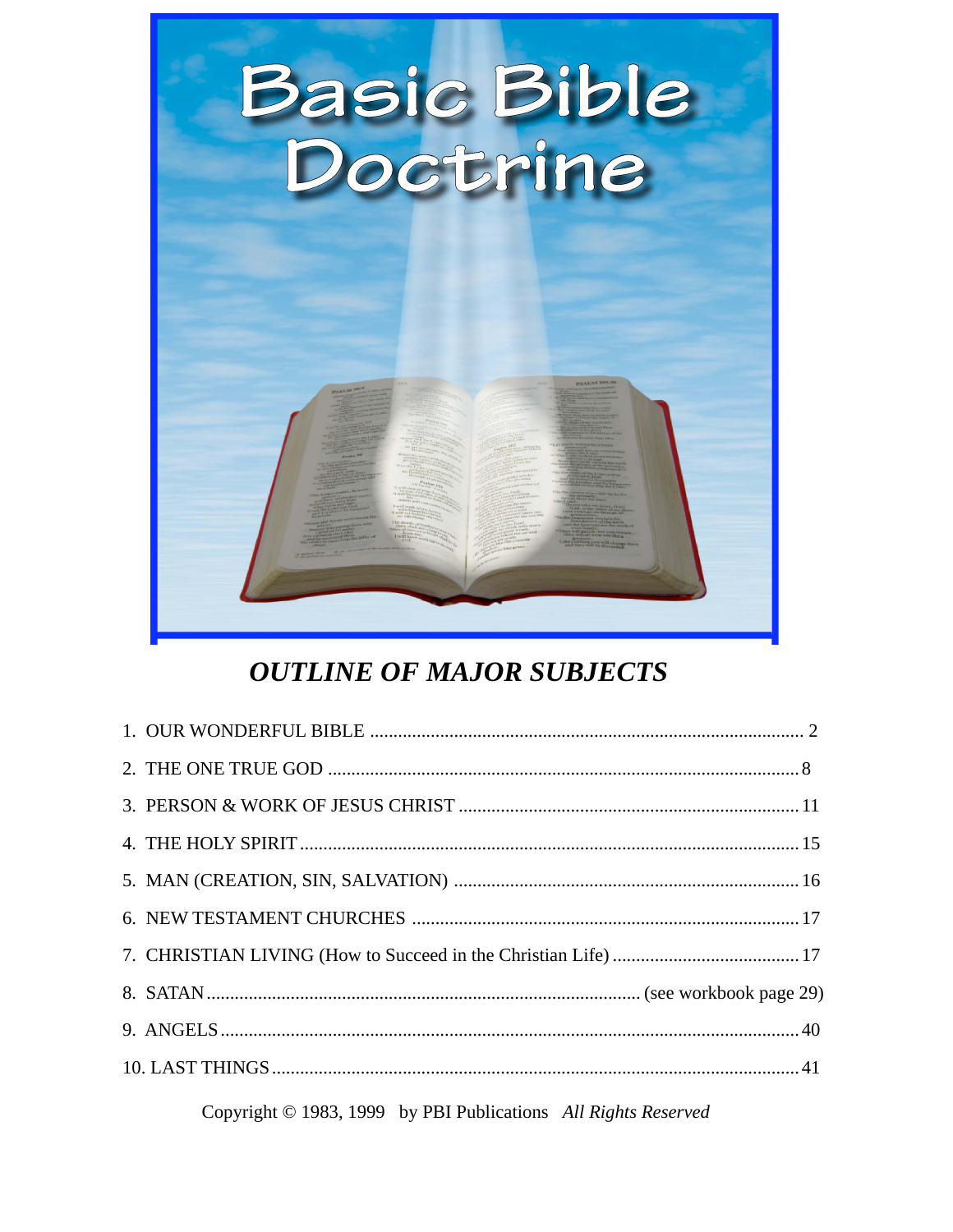

"Thy testimonies are wonderful" (Psalm 119:129).

## **INTRODUCTION TO THE BIBLE**

The Bible never calls itself "the Bible". But we use this name more than any other when referring to God's Word.

Where did this Holy Book get the name "Bible"? It is interesting that the word *paper* and the word *Bible* both come from the same plant. Papyrus reeds grow in the marshes near the Nile river. Many centuries ago Egyptians discovered that the inner bark of these reeds, when dried and woven together, could be written upon. The word *paper* comes from *papyrus*.

The Greek word for that inner bark itself is *biblos*, which gradually came to mean "book," because that's what many ancient books were written on. So, we get the word *Bible* from *biblos*; and it means "book."

But the Bible is not merely a book. It is *THE* Book of all books. Millions of useful volumes have been written during the past dozen centuries. But the greatest of them is a poor excuse for secondbest when compared to the value the Bible has been, is, and will continue to be for mankind.

"Bring the Book." Sir Walter Scott begged as he lay dying.

The servant scanned the shelf of books that Scott had written. Finally, he asked, "Which book, sir?"

"*THE* Book. There is but one Book; bring the Bible," came the famous reply.

"This is the Book worth more than all other books which were ever printed." - *Patrick Henry*

"The Bible is a book in comparison with which all others are of minor importance. In all my perplexities and distress the Bible never failed to give me light and strength." -*Robert E. Lee* 

"There is no solid basis for civilization but in the Word of God. If we abide by the principles taught in the Bible, our country will go on prospering and to prosper. I make it my practice to read through the Bible every year." -Daniel Webster

"It is impossible rightly to govern the world without God and the Bible." -*George Washington*

"The Bible is the cornerstone of liberty." -*Thomas Jefferson*

"A man has deprived himself of the best there is in the world if he has deprived himself of the Bible." -*Woodrow Wilson*

"The Bible is the rock on which our republic rests." -*Andrew Jackson*

Yes, there is a great difference between the books men make and the Book that makes men! The Bible was the first volume to be printed (1450 A.D.), and it remains the best-seller to this day. Probably about 50 million (a stack of Bibles 100 miles high) are published every year.



#### **THE OLD AND NEW TESTAMENTS**

The Bible is divided into two major divisions: The Old Testament and The New Testament. The word *Testament* means *Covenant* (or agreement). The Old Testament forms the background for the New Testament, and deals with God's agreement with mankind *before* the coming of Christ. The New Testament completes the story of His covenant for salvation *after* the coming of Christ.

The Bible is also called *The Scripture* or *The Scriptures*. These terms mean "Holy Writings." Before the printing press, copies were written by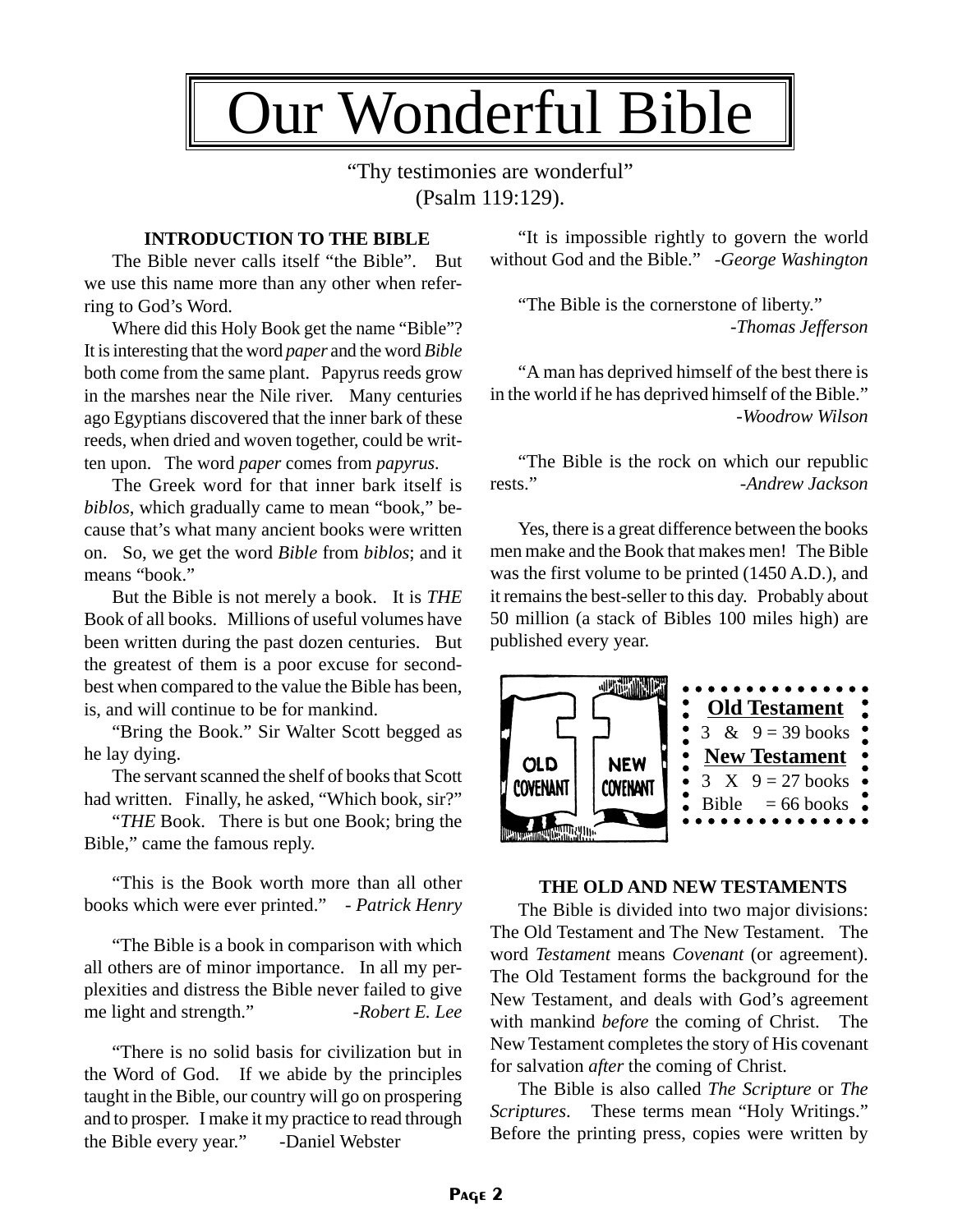hand. The early Christians of New Testament history usually referred to God's Word as "The Scriptures."

But of all the names given to the Bible, *The Word of God* is doubtless the most impressive, significant and complete. The Bible does not simply *contain* the Word of God; it *is* the Word of God. The Lord moved upon men to write exactly what He knew we needed to know.

If you don't already know them, you should learn the divisions and names of the books of the Bible.

Now, you can learn the five divisions of the Old Testament quickly by associating them with the five fingers, as illustrated. Let the thumb represent the Pentateuch (first 5 books of the law),etc.

Use the space between your fingers to help you remember the books in the four divisions of the New Testament.



## **HOW DO WE KNOW THE BIBLE IS THE WORD OF GOD?**

That is a good question, a question that should be asked and answered. God gives us internal as well as external proofs that the Bible comes from Him.

### **1. The Bible itself claims to be the Word of God.**

More than 2,500 times the Scripture uses phrases like, "God said…the Lord has said…thus saith the Lord," etc. No other book makes such claims, nor would God permit such statements to endure throughout centuries if they came from an imposter. God has made it clear that He is speaking to us in the Bible.

#### **2. Marvelous Preservation.**

An external proof that the Bible came from God is the fact that it cannot be destroyed. Jeremiah told us about an Old Testament king who cut the Scriptures to pieces with a penknife, then burned the pieces. But it was rewritten, and is still here today.

Down through the centuries millions of copies of the Bible have been burned. But it still remains.

Ingersoll once held up a copy of the Bible and said, "In fifteen years I"ll have this book in the morgue." Fifteen years rolled by. Ingersoll was in the morgue. But the Bible lives on.

Voltaire said that within 100 years the Bible would be a forgotten book, found only in museums. One hundred years later, the house where Voltaire made that statement was owned and used by the Geneva Bible Society.

Today, enemies of the Bible in America have outlawed it in schools and many other places. University professors scoff at it. News commentators ridicule it. Even some religious leaders belittle it. But the Bible continues to withstand all attacks.

> Century follows century—there it stands. Empires rise, fall and are forgotten—there it stands.

Dynasty succeeds dynasty—there it stands. Kings are crowned and uncrowned–there it stands.

Despised and torn to pieces—there it stands. Storms of hate swirl about it—there it stands. Atheists rail against it — there it stands. Unbelief abandons it — but the Bible still stands.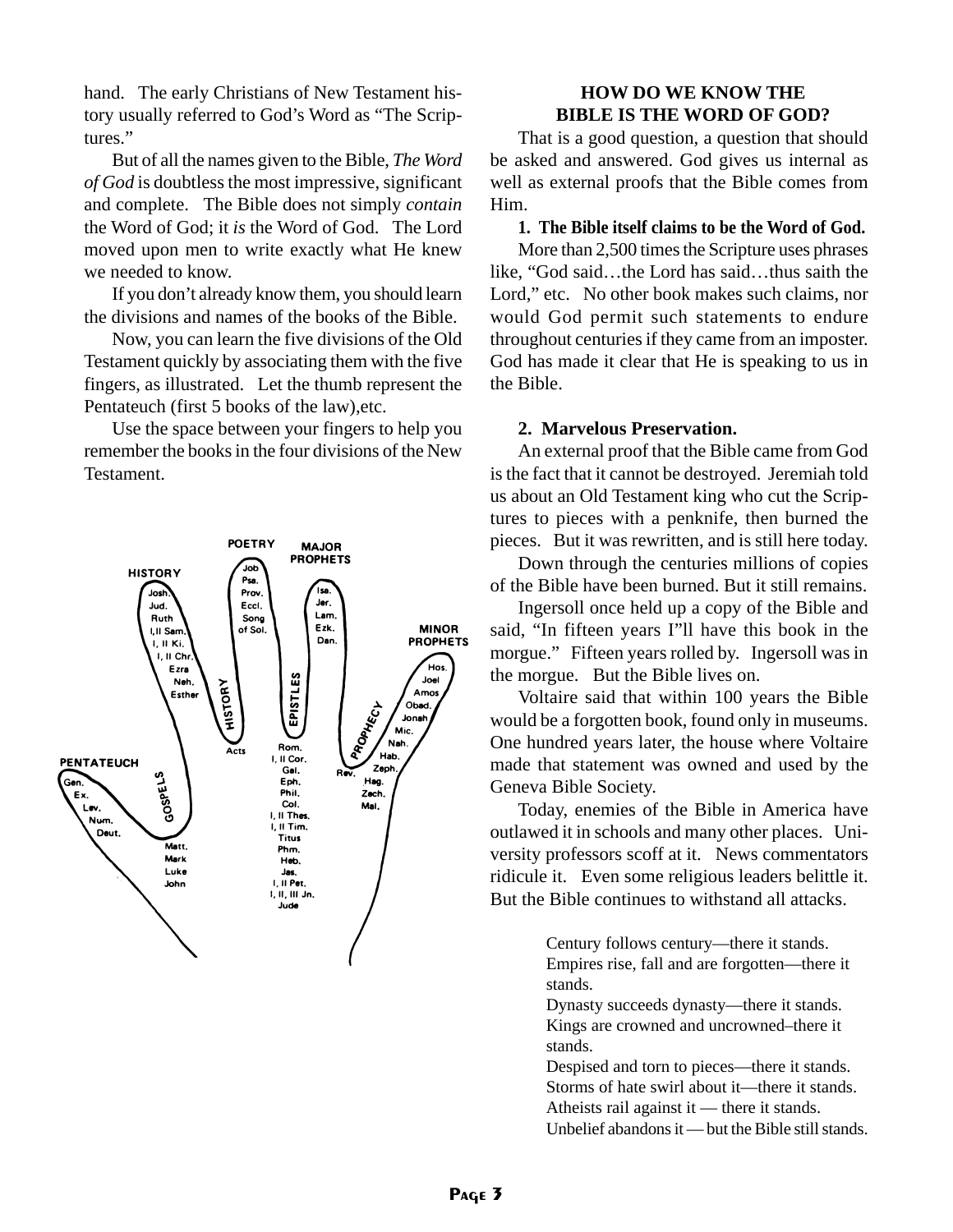# Basic Bible Doctrine

## **Our Wonderful Bible**

## *Answer the following while reading the Resource Packet:*

- 1.1 Our English word "Bible" comes from the Greek word
- 1.2 How many times do you find the word "Bible" in the 66 books?



1.3 *Biblos* means \_\_\_\_\_\_\_\_\_\_\_\_\_\_\_.

1.4 Who said, "The Bible is the cornerstone of liberty?"

1.5. There is a great difference between books that

and the Book that

1.6 It is estimated that enough copies of the Bible are published each year to build a stack of Bibles miles high!

 $\frac{1}{2}$  ,  $\frac{1}{2}$  ,  $\frac{1}{2}$  ,  $\frac{1}{2}$  ,  $\frac{1}{2}$  ,  $\frac{1}{2}$  ,  $\frac{1}{2}$  ,  $\frac{1}{2}$  ,  $\frac{1}{2}$  ,  $\frac{1}{2}$  ,  $\frac{1}{2}$  ,  $\frac{1}{2}$  ,  $\frac{1}{2}$  ,  $\frac{1}{2}$  ,  $\frac{1}{2}$  ,  $\frac{1}{2}$  ,  $\frac{1}{2}$  ,  $\frac{1}{2}$  ,  $\frac{1$ 

1.7 The word "Testament" means **Example 20** and the word the state of the state of the state of the state of the state of the state of the state of the state of the state of the state of the state of the state of the state

1.8 What did most early Christians call the Bible?

1.9 The most significant name for the Bible is

1.10 How many books are in the New Testament? The Old?

## 1.11 *What is the Bible called in each Scripture below?*





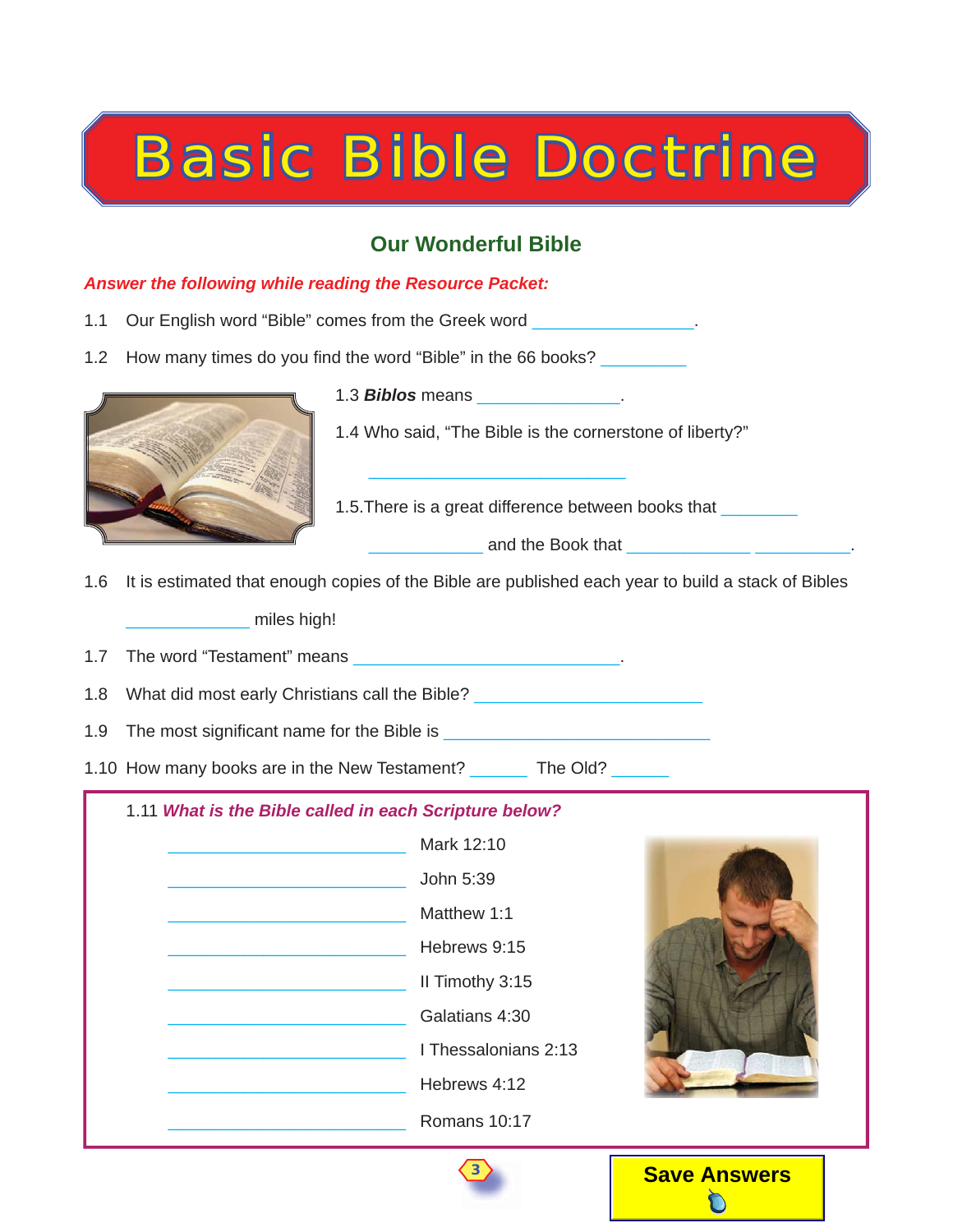

## **OLD TESTAMENT DIVISIONS AND BOOKS**

## *1. The Pentateuch—the fi vefold "book of the law" (Joshua 1:8)*

| Name these first 5 books: (1) |   |  |
|-------------------------------|---|--|
| ◡                             | ப |  |

## *2. Historical books*

## *The next 12 Old Testament books are the historical books.*